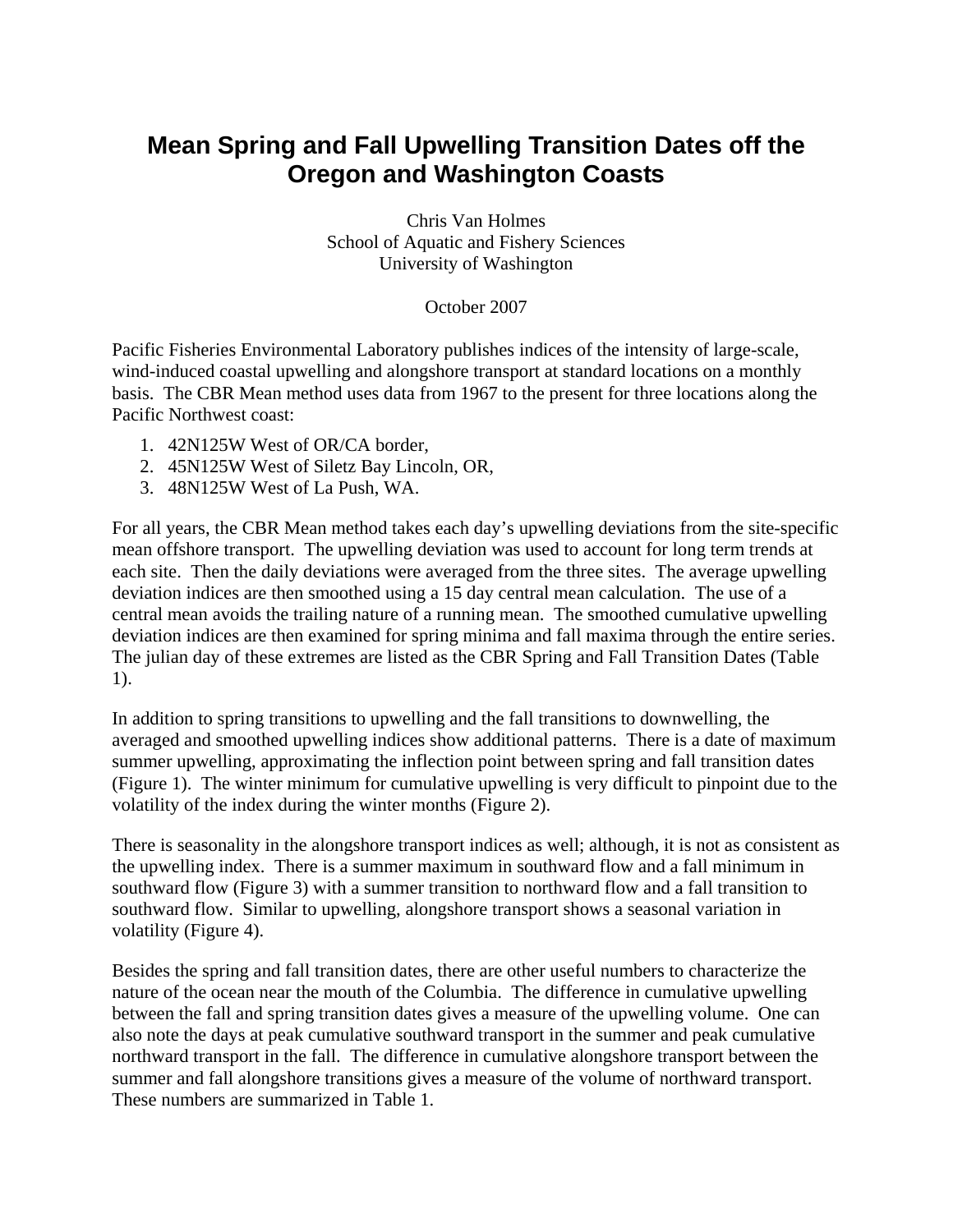

<span id="page-1-0"></span>**Figure 1 Averaged cumulative upwelling index (cubic meters/second/100m of coastline) for the three PNW locations, 1967-2006.**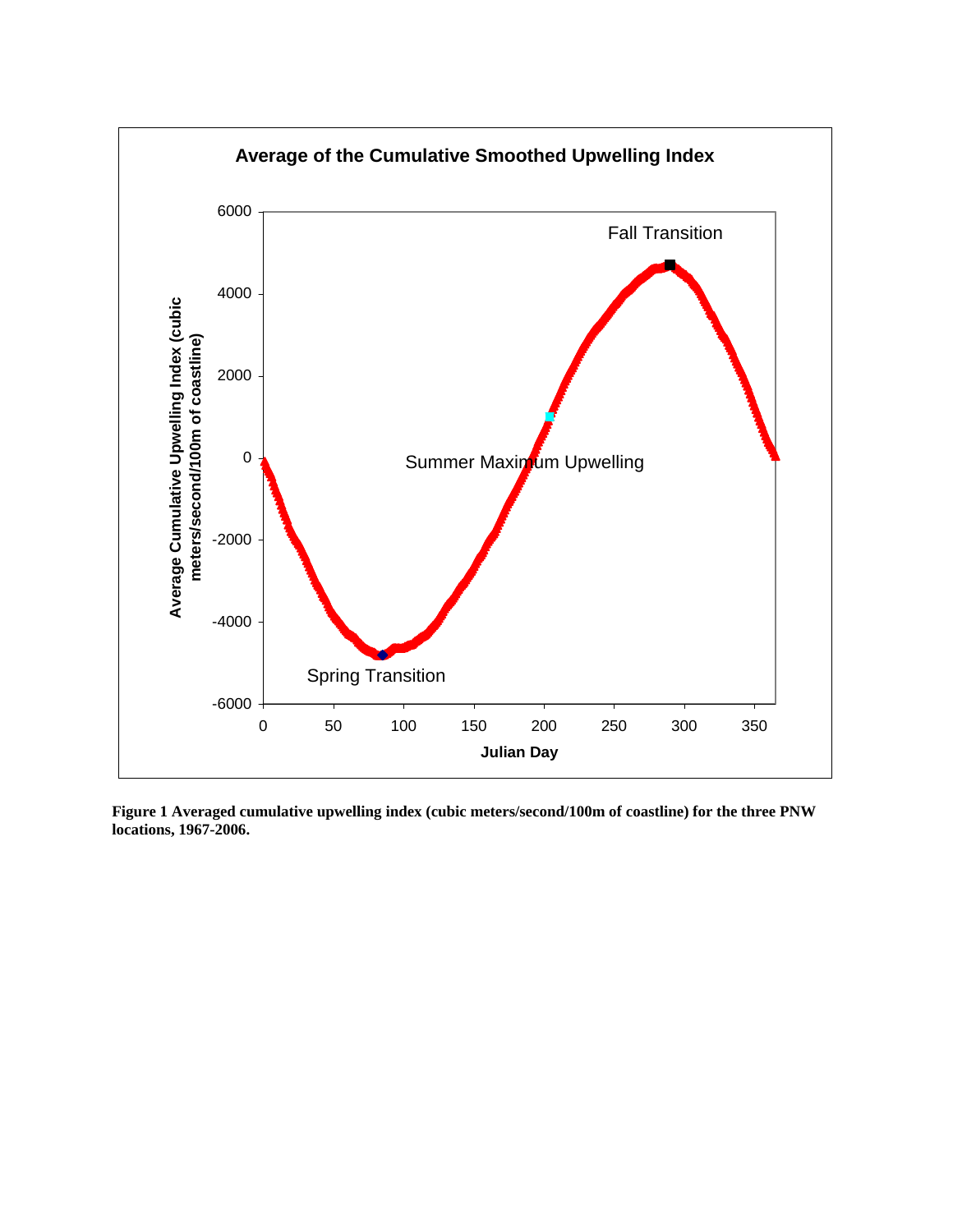

<span id="page-2-0"></span>**Figure 2 Seasonal volatility in upwelling, 1967-2006.**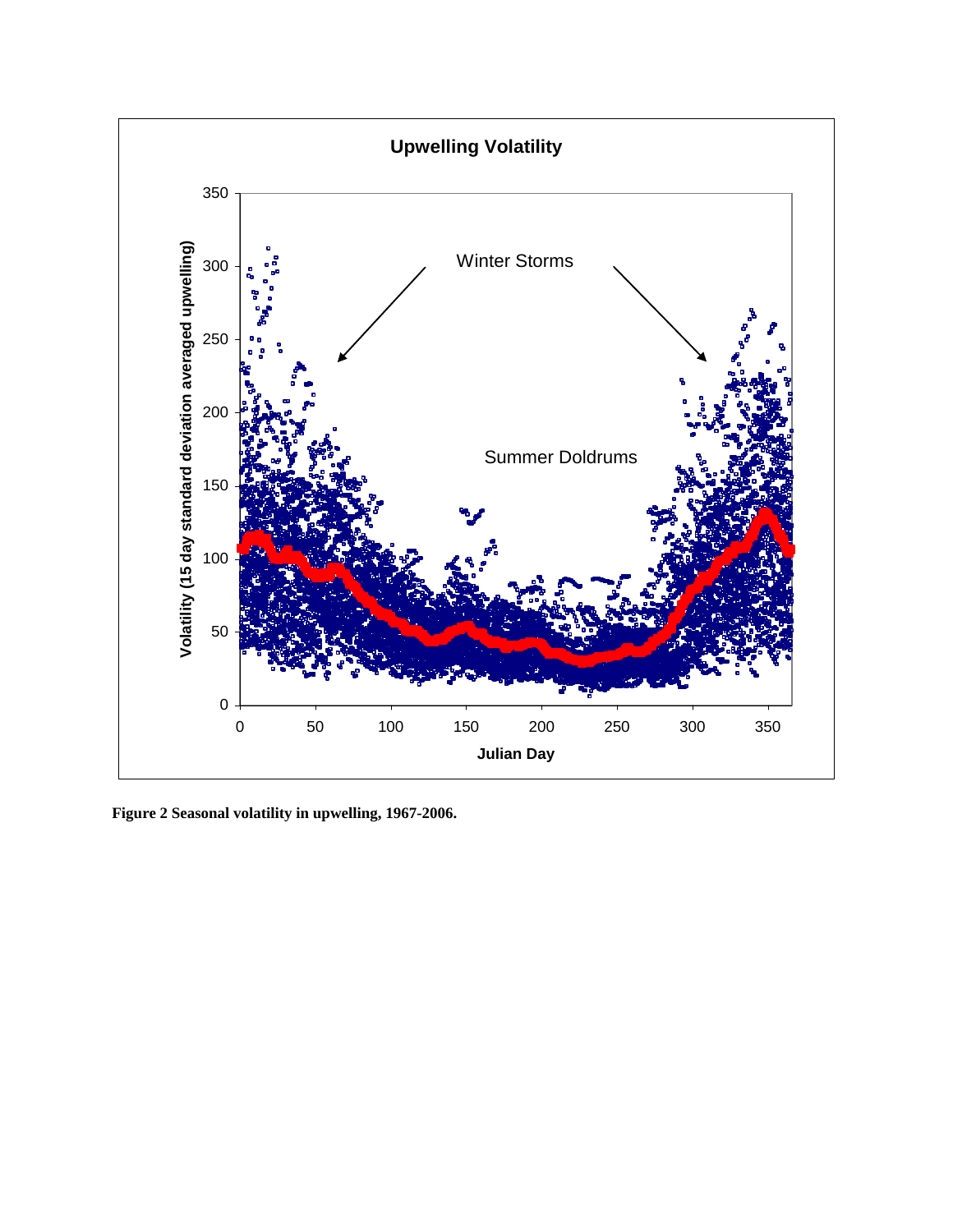

<span id="page-3-0"></span>**Figure 3 Averaged cumulative alongshore transport, 1967-2006. Positive values are southward.**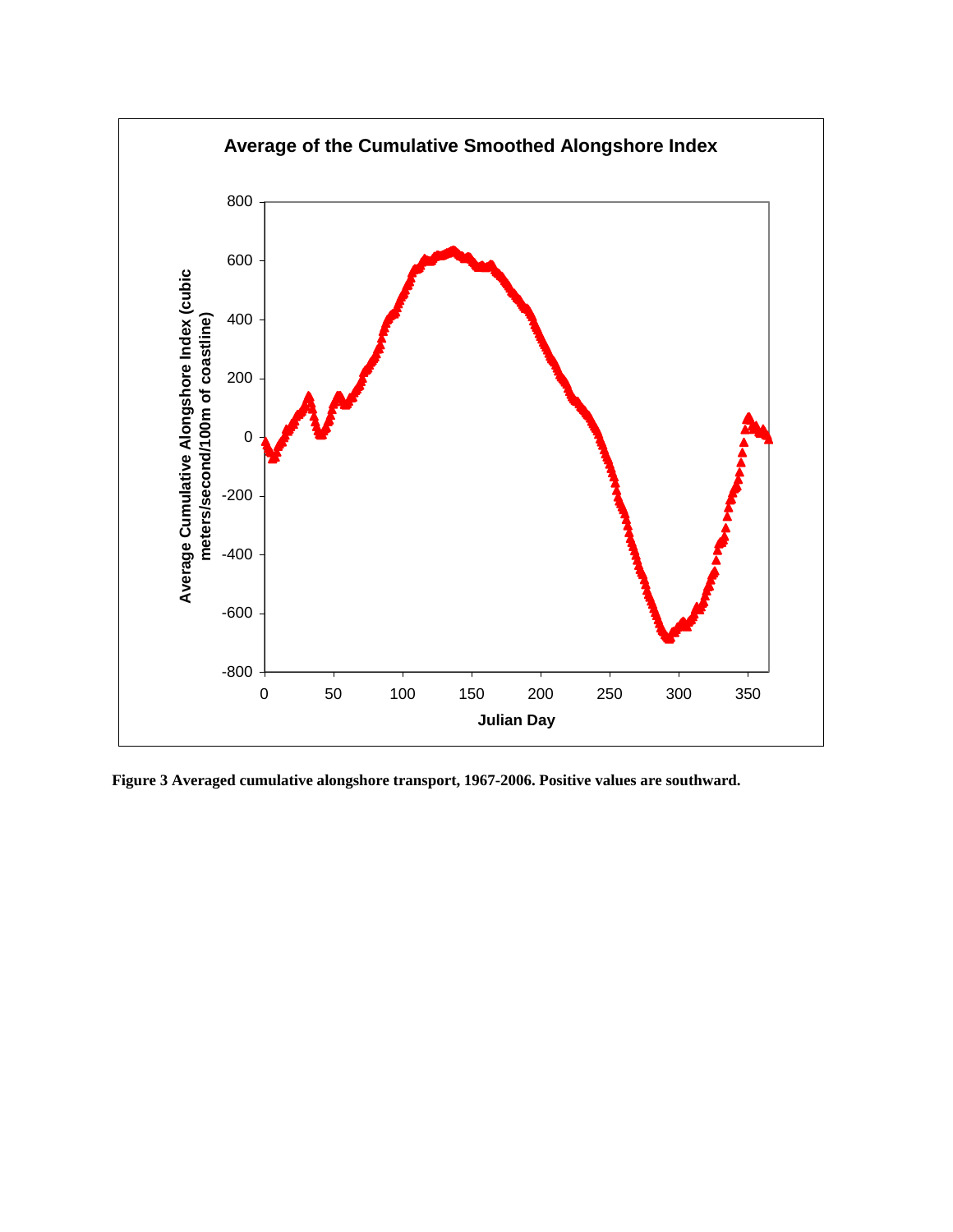

<span id="page-4-0"></span>**Figure 4 Seasonal volatility in alongshore transport, 1967-2006.**